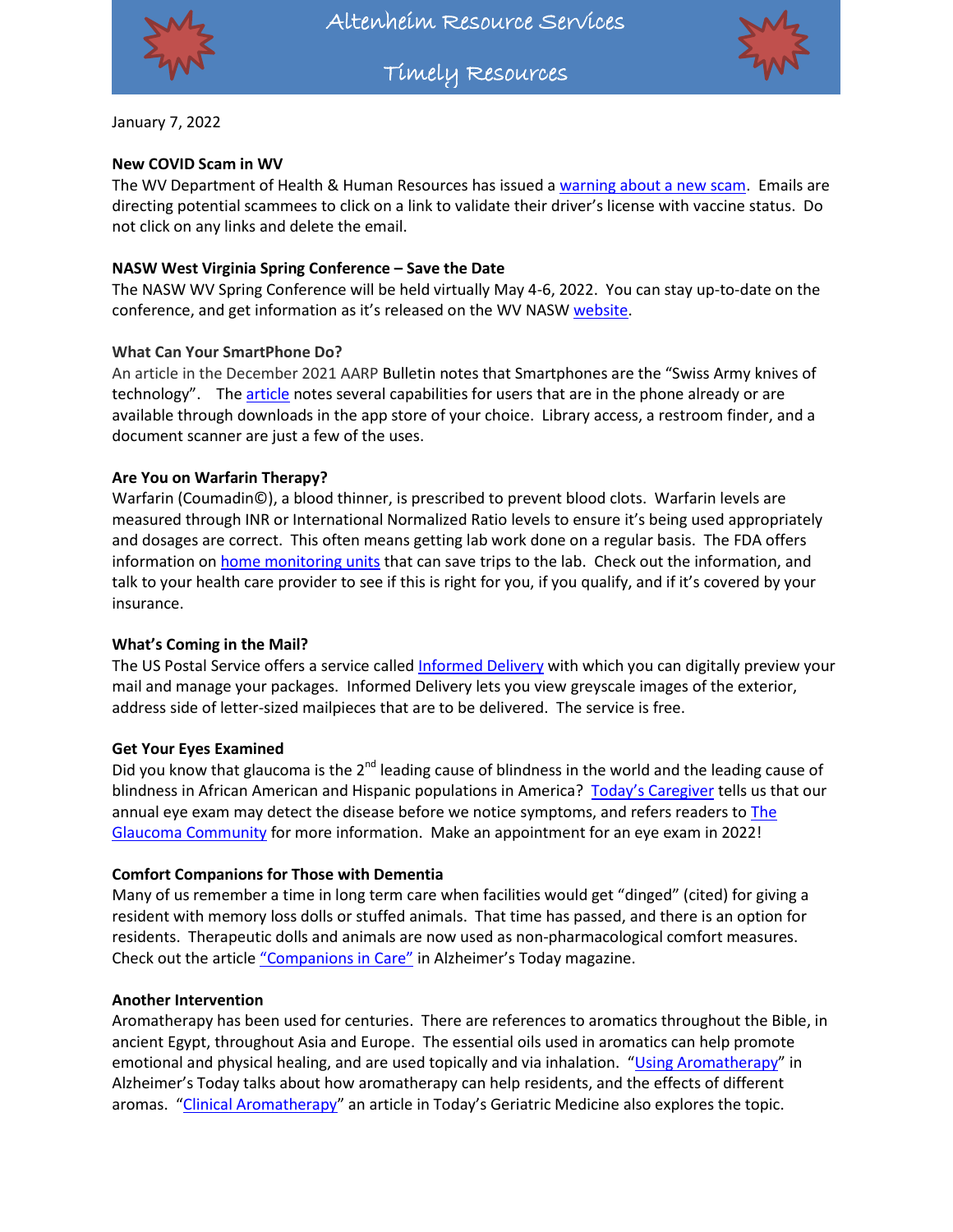

Timely Resources



## **Vaccination Information Available**

Covid vaccines and boosters are widely available for all age groups.

Check ou[t West Virginia availability here.](https://dhhr.wv.gov/COVID-19/Pages/Vaccine.aspx) Check out [Ohio availability here.](https://coronavirus.ohio.gov/wps/portal/gov/covid-19/covid-19-vaccination-program)

The Centers for Disease Control offers a great deal of information about the COVID vaccines. For more information, go [here.](https://www.cdc.gov/coronavirus/2019-ncov/vaccines/index.html) Be an informed consumer. Talk to your physician and read about the vaccines. Make the choice that is right for your health considerations.

## **Local Adult Service Coalitions**

Adult Service Coalitions offer networking and educational opportunities for professionals who serve older adults. Meeting dates, times, and contacts are listed below. *OHIO*

Belmont County:  $1<sup>st</sup>$  Thursday at 11am [akoegler1995@gmail.com](mailto:akoegler1995@gmail.com) \*\*Please note the time change! Guernsey County: 3<sup>rd</sup> Wednesday at 3pm [Stacey.clark-frame@altercareonline.net](mailto:Stacey.clark-frame@altercareonline.net) Jefferson County: 3<sup>rd</sup> Thursday at 3pm [starr.decariarx@gmail.com](mailto:starr.decariarx@gmail.com) Harrison County: 4<sup>th</sup> Wednesday at 3pm thlanchard@iccare.com *WEST VIRGINIA* Brooke / Hancock County: 2<sup>nd</sup> Monday at 3pm thanchard@iccare.com Ohio / Marshall County: 2<sup>nd</sup> Wednesday at 2pm [pcalvert@fsuov.com](mailto:pcalvert@fsuov.com)

**Our Sympathy**

Cathy Snyder, who volunteered with Resource Services and modeled for the Fashion Show at the Older Adult Expo, died on Tuesday, December 21. Our sympathy to Cathy's family and friends. Rest in peace, my friend.

## Timely Resources

Here are some resources to explore:

## **Aromatherapy resources**

Clinical Aromatherapy: Essential Oils in Healthcare 3rd Edition, Jane Buckle PhD, RN (Author) Modern Essentials by Aroma Tools is an excellent resource but it does align with doTerra EO products. [This resource is not an endorsement of doTerra products.]

Both can be found o[n Amazon.](https://www.amazon.com/)

## **Comfort Companions**

[The Alzheimer's Store](https://www.alzstore.com/doll-pet-therapy-dementia-s/1516.htm) is one source of comfort care products.

"[Pros & Cons of Doll Therapy](https://www.verywellhealth.com/therapeutic-doll-therapy-in-dementia-4155803)" This article discusses doll therapy from differing perspectives. Another article discusses 'doll therapy' [here.](https://dailycaring.com/the-positive-effect-of-therapy-dolls-for-dementia/)

## **Hiring**

- Appalachian Outreach is seeking an Executive Director. Find an applicatio[n here.](http://www.appalachianoutreaching.org/wp-content/uploads/2021/06/application.pdf)
- **[IC Care:](http://www.iccare.com/hiring/) Experienced in-home caregivers**
- [Amedisys Hospice:](https://www.amedisys.com/recruitics/job/st-clairsville-ohio-hospice-case-manager-registered-nurse-610df03abf46394d252dd2ce) RN/case manager
- Family Service-UOV: drivers, in home caregivers. Contact Paula Calvert a[t pcalvert@fsuov.com](mailto:pcalvert@fsuov.com)
- Interim Health Care: contact Karen Craig at [kcraig@interim-health.com](mailto:kcraig@interim-health.com)
- [Necco Foster Care:](https://www.necco.org/careers-with-social-impact) foster care managers in Wheeling, Elkins, and Fairmont
- [Good Shepherd Nursing Home:](https://weltyhome.org/) contact HR at 304 242-1093
- Many local businesses are hiring: Menard's, Kohl's, TJ's, Taco Bell, and other retail.